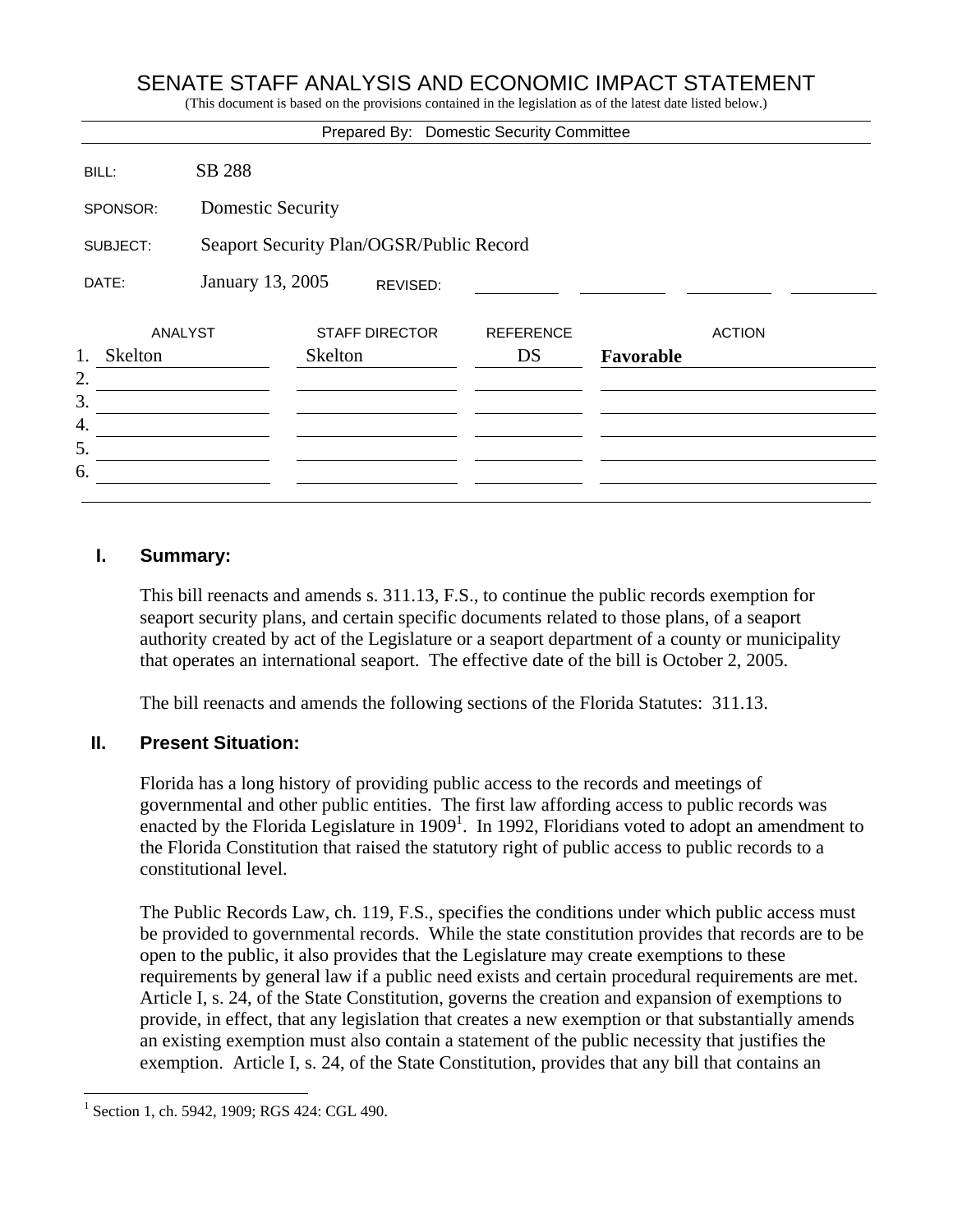exemption may not contain other substantive provisions, although it may contain multiple exemptions.

Chapter 95-217, Laws of Florida, repealed the Open Government Sunset Review Act, contained in s. 119.14, F.S., and enacted in its place s. 119.15, F.S., the Open Government Sunset Review Act of 1995. The Open Government Sunset Review Act of 1995 provides for the repeal and prior review of any public records exemptions that are created or substantially amended in 1996 and subsequently. The review cycle began in 2001. The chapter defines the term "substantial amendment" for purposes of triggering a repeal and prior review of an exemption to include an amendment that expands the scope of the exemption to include more records or information or to include meetings as well as records. The law clarifies that an exemption is not substantially amended if an amendment limits or narrows the scope of the existing exemption.

Under the Open Government Sunset Review Act of 1995, an exemption may be created or maintained only if it serves an identifiable public purpose. An identifiable public purpose is served if the exemption:

- Allows the state or its political subdivisions to effectively and efficiently administer a governmental program, the administration of which would be significantly impaired without the exemption;
- **Protects information of a sensitive personal nature concerning individuals, the release of** which information would be defamatory to such individuals or cause unwarranted damage to the good name or reputation of such individuals or would jeopardize safety of such individuals; or
- **Protects information of a confidential nature concerning entities, including, but not** limited to, a formula, pattern, device, combination of devices, or compilation of information which is used to protect or further a business advantage over those who do not know or use it, the disclosure of which information would injure the affected entity in the marketplace.

#### **Public Records Exemption for Seaport Security Plans and Certain Related Documents**

In 2000, the Legislature adopted the Florida Seaport Security Law, s. 311.12, F.S. The law was created in response to recommendations from the November 1999 Florida Legislative Task Force on Illicit Money Laundering report that minimum security standards for Florida's seaports be established. The purpose of the law, as originally passed, was to slow the flow of illegal drugs and contraband through Florida's public seaports. Since the attacks on America in 2001, this law has served to provide as a mechanism to assure that Florida's ports remain secure against terrorist threats, as well. As part of this new law, the Legislature required each public seaport in the state, as described in s. 311.09(1), F.S., to create a Seaport Security Plan based on an assessment of threats and vulnerabilities unique to individual facilities. The Office of Drug Control was directed to develop statewide minimum seaport security standards and each of Florida's seaports was required to develop an individual security plan based on the statewide standards. $^{2}$ 

 $\overline{a}$ 

<sup>2</sup> Chapter 2000-360, L.O.F.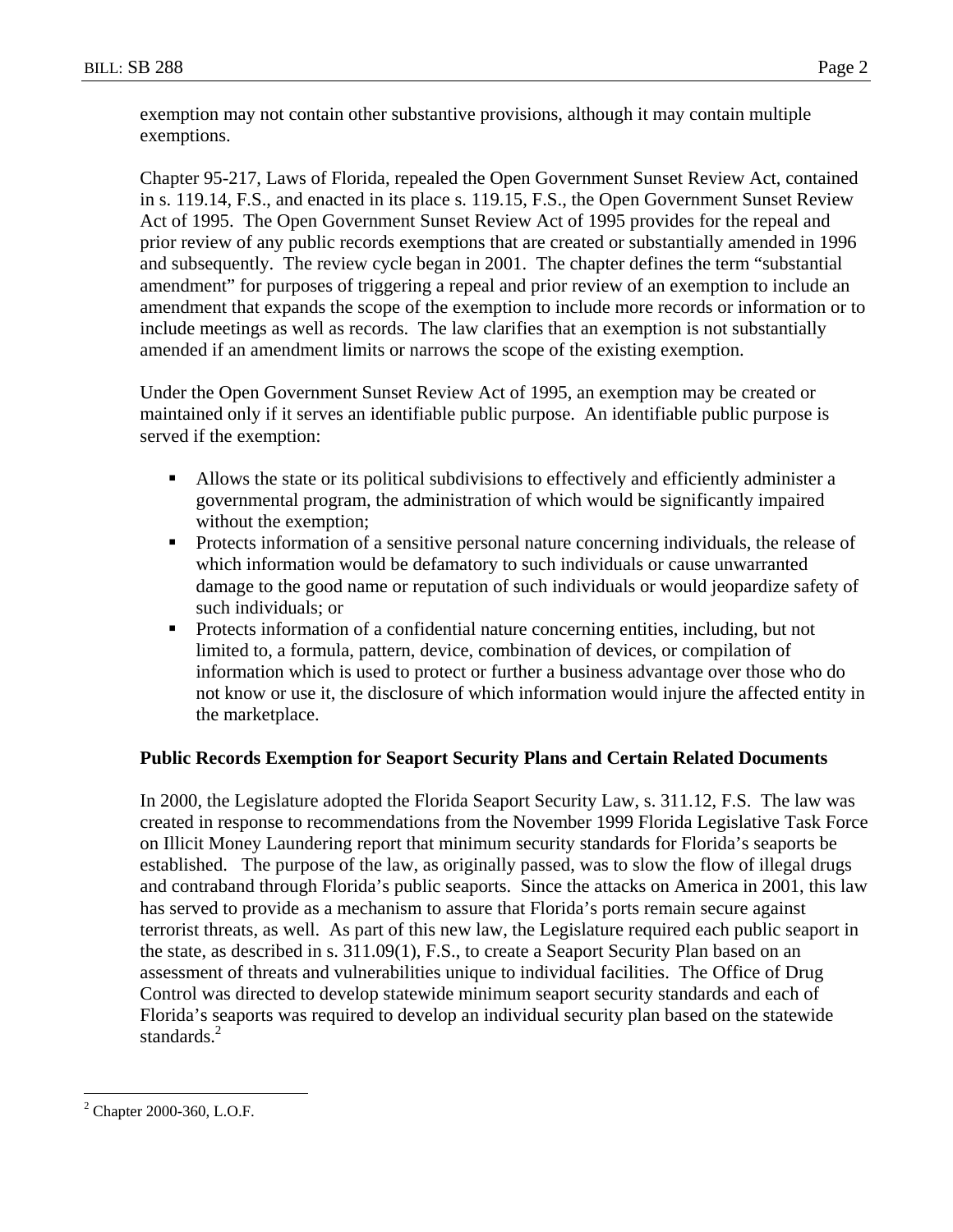Section 311.13, F.S., provides a public records exemption for the seaport security plans required by law. In addition, photographs, maps, blueprints, drawings, and similar materials that depict critical seaport operating facilities are exempt if the seaport authority or department determines that such items contain information that is not generally known and that could jeopardize the security of the seaport. This exemption does not include information relating to real estate leases, layout plans, blueprints or information relating to those leases.

Florida statutes provide another public records exemption related to security plans, s. 119.071, F.S., which makes confidential and exempt a security system plan or portion thereof for any property owned or leased to the state or…subdivisions; or any privately owned or leased property which plan or portion thereof is in the possession of any agency. A security system plan is described as including all records, information, photographs, audio and visual presentations, schematic diagrams, surveys, recommendations, or consultations or portions thereof that relate directly to the physical security of a facility or revealing an security systems; threat assessments conducted by any agency…or any private entity; threat response plans; emergency evacuation plans; sheltering arrangements; or manuals for security personnel, emergency equipment, or security training.

The Federal Maritime Transportation Security Act of 2002 (MTSA)<sup>3</sup> requires owners and operators of all facilities within federal Areas of Maritime Security (AMS) to submit Seaport Security Plans to the United States Coast Guard. These plans are kept by the Captain of the Port (COTP) for each Coast Guard district and are compiled into an Area Maritime Security Plan for the district. These plans, and their components, have been designated as Sensitive Security Information  $(SSI)^4$  by the Department of Homeland Security and, as such, are exempt from the federal Freedom of Information Act.

Florida's seaports continue to constitute a major threat for the transport of illicit drugs and other contraband, and for potential terrorist activity. The exemption from public disclosure of seaport security plans and certain photographs, maps, blueprints, drawings, and similar materials that depict critical seaport operating facilities found in s. 311.13, F.S., is narrowly tailored to serve a public purpose and is necessary to ensure the safety and security of Florida's public seaports. In addition, the exemption conforms with s. 119.071, F.S., and the Sensitive Security Information exemptions from the federal Freedom of Information Act found in the Maritime Transportation Security Act.

S. 311.13, F.S., meets the specified criteria set forth in s. 119.15(4)(b)3, as it protects confidential information concerning entities, disclosure of which could be detrimental to the safety and security of the state's seaports and citizens.

#### **III. Effect of Proposed Changes:**

The bill reenacts and amends s. 311.13, F.S., to continue the public records exemption for specific information including Seaport Security Plans required by s. 311.12, F.S., and certain documents related to those plans.

<sup>1</sup> 3 Public Law 107-295

<sup>&</sup>lt;sup>4</sup> USCG, Department of Homeland Security, Sensitive Security Information, 49 CFR Part 1520, @ http://www.uscg.mil/hq/gm/mp/pdf/GuideSSI.pdf.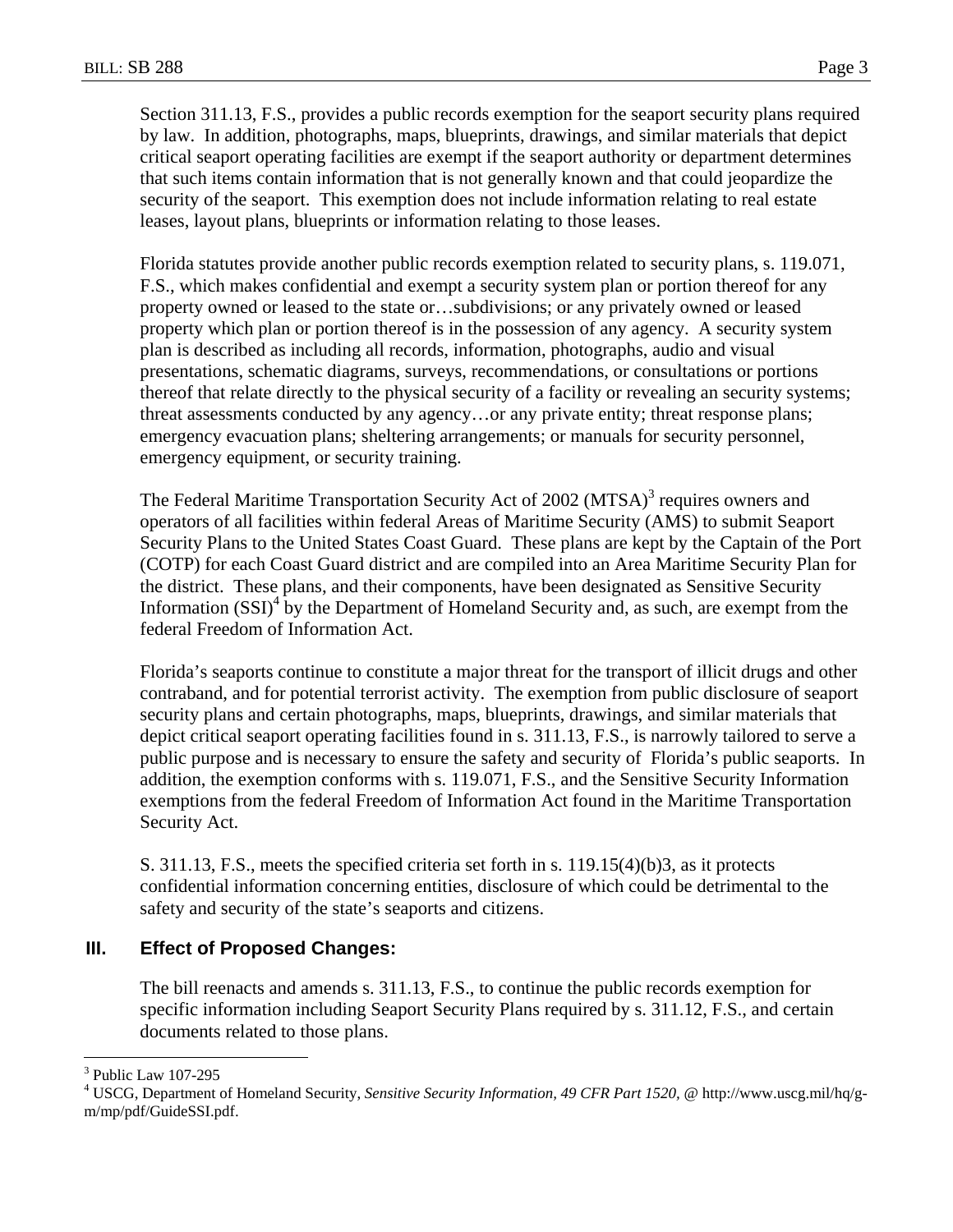The bill has an effective date of October 2, 2005.

#### **IV. Constitutional Issues:**

A. Municipality/County Mandates Restrictions:

None.

B. Public Records/Open Meetings Issues:

The bill reenacts the public records exemption found in s. 311.13, F.S.

Article I, s. 24 of the State Constitution, permits the Legislature to provide by general law for the exemption of records. A law that exempts a record must state with specificity the public necessity justifying the exemption and the exemption must be no broader than necessary to accomplish the stated purpose of the law.<sup>5</sup> Additionally, a bill that contains an exemption may not contain other substantive provisions, although it may contain multiple exemptions that relate to one subject.<sup>6</sup>

C. Trust Funds Restrictions:

None.

#### **V. Economic Impact and Fiscal Note:**

A. Tax/Fee Issues:

None.

- B. Private Sector Impact:
- C. Government Sector Impact:

#### **VI. Technical Deficiencies:**

None.

 $\overline{a}$ 

<sup>5</sup> See, *Memorial Hospital-West Volusia v. News-Journal Corporation,* 729 So.2d 373, 380 (Fla. 1999); *Halifax Hospital Medical Center v. News-Journal Corporation,* 724 So.2d 567 (Fla. 1999). 6

 $<sup>6</sup>$  Art. I, s. 24 $\odot$  of the State Constitution</sup>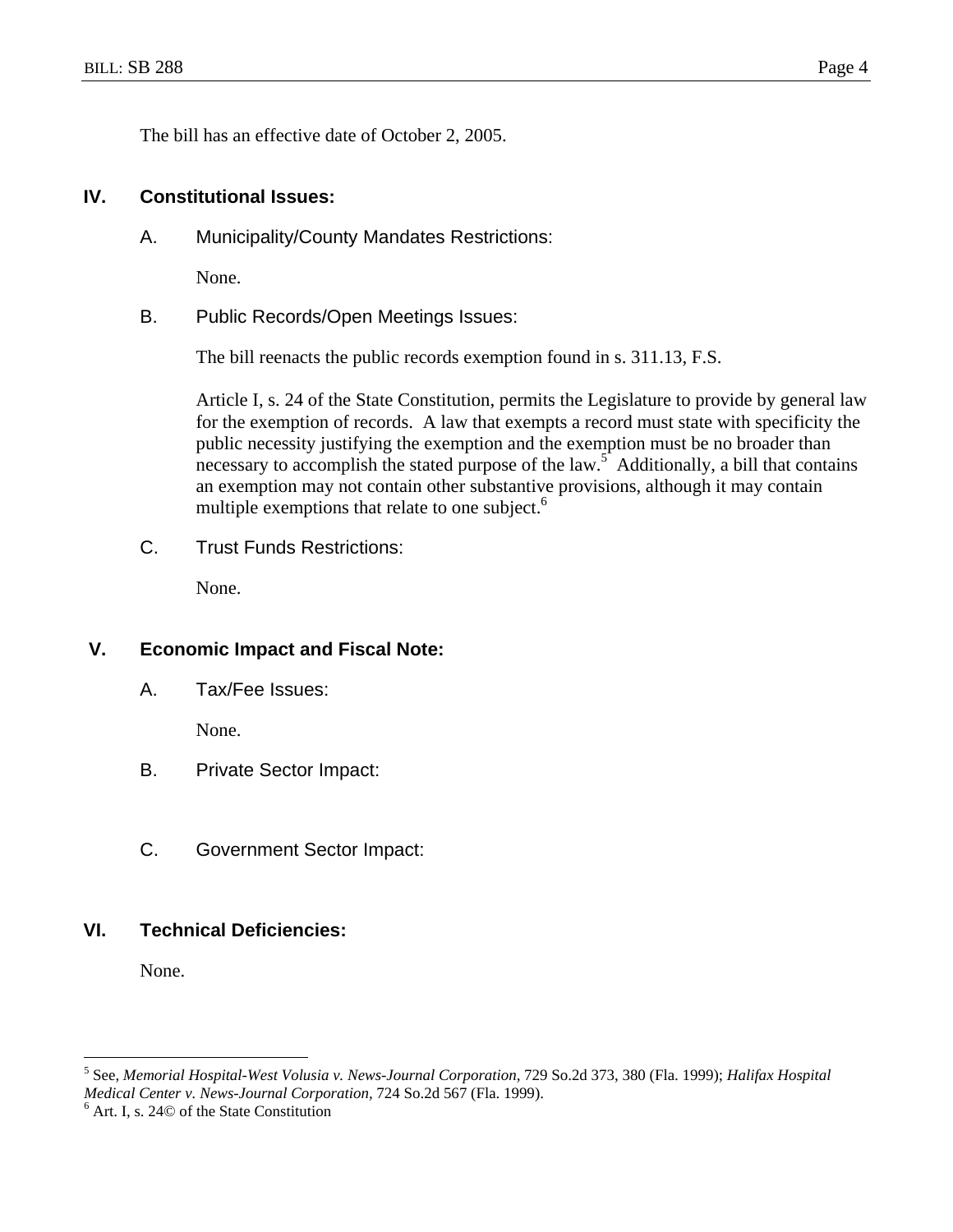### **VII. Related Issues:**

None.

This Senate staff analysis does not reflect the intent or official position of the bill's sponsor or the Florida Senate.